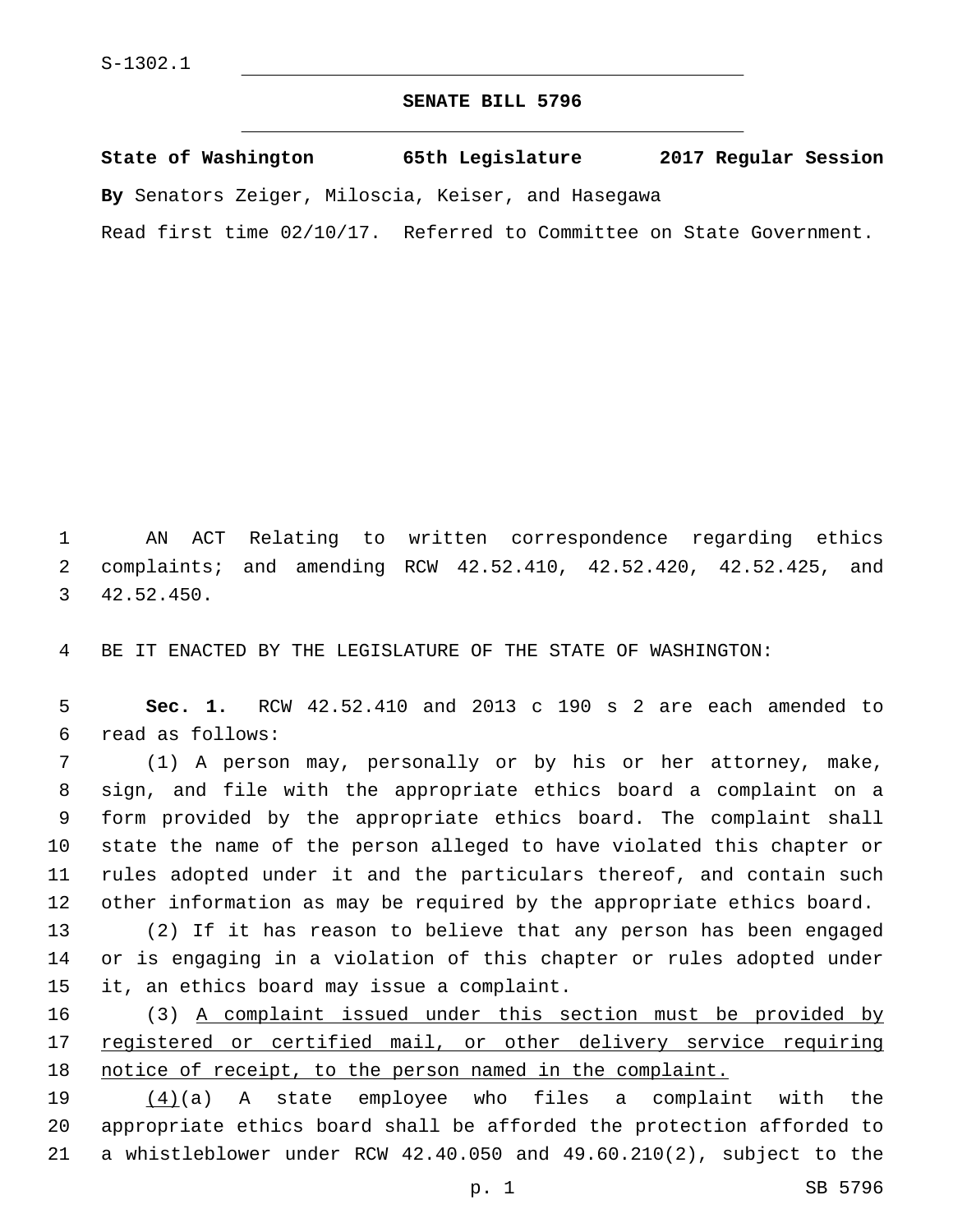limitations of RCW 42.40.035 and 42.40.910. An agency, manager, or supervisor may not retaliate against a state employee who, after making a reasonable attempt to ascertain the correctness of the information furnished, files a complaint with the appropriate ethics 5 board.

 (b) A state employee may not be denied the protections in chapter 42.40 RCW even if the ethics board denies an investigation of the 8 complaint.

9 ( $(\frac{4}{4})$ ) (5) If a determination is made that a reprisal or retaliatory action has been taken against the state employee, the retaliator may be subject to a civil penalty of up to five thousand 12 dollars.

 **Sec. 2.** RCW 42.52.420 and 2013 c 190 s 4 are each amended to 14 read as follows:

 (1) After the filing of any complaint, except as provided in RCW 42.52.450, the staff of the appropriate ethics board shall investigate the complaint. The ethics board may request the assistance of the office of the attorney general or a contract 19 investigator in conducting its investigation.

 (2) The results of the investigation shall be reduced to writing and the staff shall either make a determination that the complaint should be dismissed pursuant to RCW 42.52.425, or recommend to the board that there is or that there is not reasonable cause to believe that a violation of this chapter or rules adopted under it has been 25 or is being committed.

 (3) The board's determination on reasonable cause shall be provided by registered or certified mail, or other delivery service 28 requiring notice of receipt, to the complainant and to the person 29 named in such complaint.

 (4) The identity of a person filing a complaint under RCW 42.52.410(1) is exempt from public disclosure, as provided in RCW 42.56.240.32

 **Sec. 3.** RCW 42.52.425 and 2005 c 116 s 1 are each amended to 34 read as follows:

 (1) Based on the investigation conducted under RCW 42.52.420 or 42.52.450, and subject to rules issued by each board, the board or the staff of the appropriate ethics board may issue an order of 38 dismissal based on any of the following findings: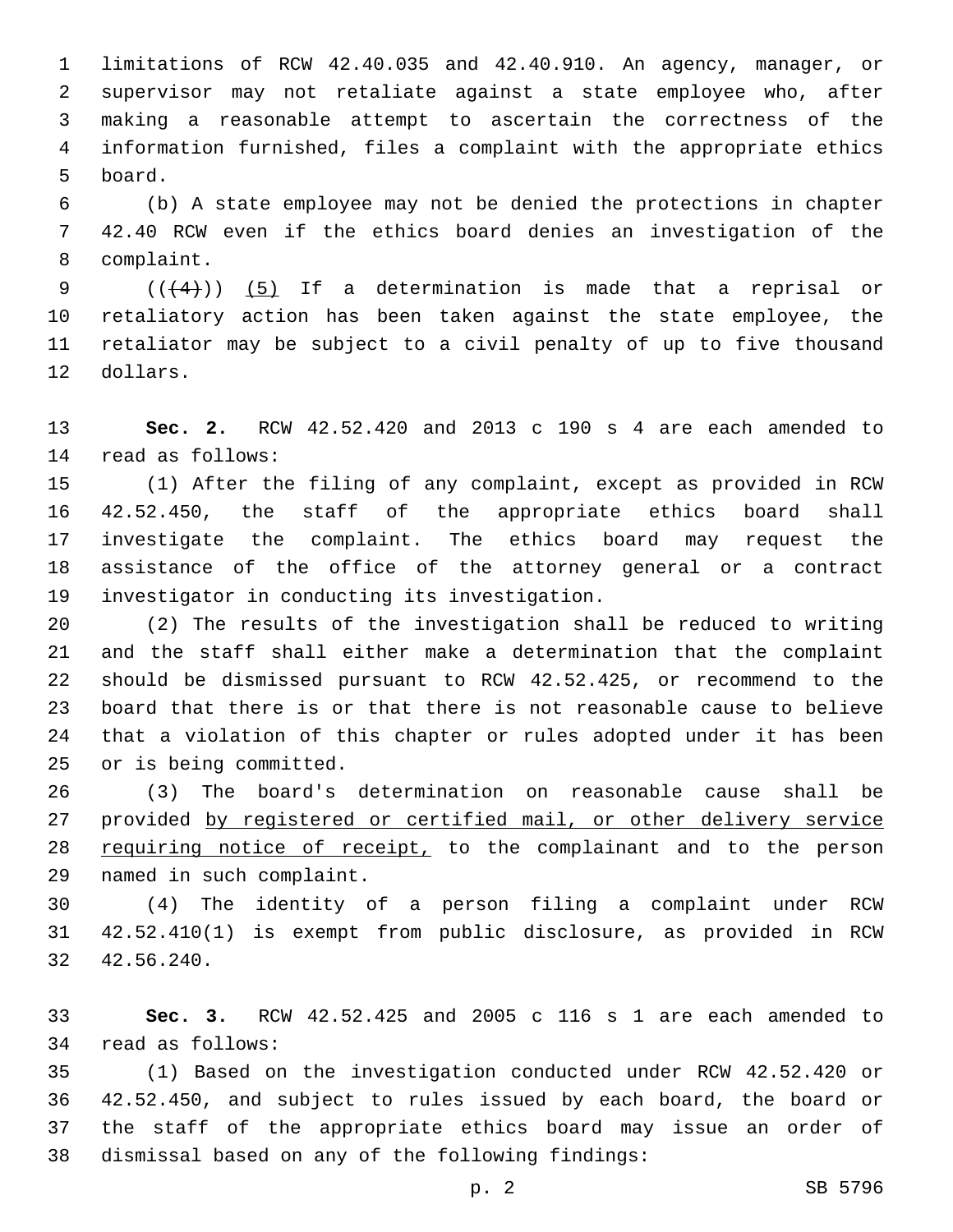(a) Any violation that may have occurred is not within the 2 jurisdiction of the board;

(b) The complaint is obviously unfounded or frivolous; or

 (c) Any violation that may have occurred does not constitute a material violation because it was inadvertent and minor, or has been cured, and, after consideration of all of the circumstances, further proceedings would not serve the purposes of this chapter.

 (2) Written notice of the determination under subsection (1) of this section shall be provided by registered or certified mail, or 10 other delivery service requiring notice of receipt, to the complainant, respondent, and the board. The written notice to the complainant shall include a statement of the complainant's right to appeal to the board under subsection (3) of this section if the 14 dismissal order was issued by staff.

 (3) In the event that a complaint is dismissed by staff under this section, the complainant may request that the board review the 17 action. Following review, the board shall:

18 (a) Affirm the staff dismissal;

(b) Direct the staff to conduct further investigation; or

 (c) Issue a determination that there is reasonable cause to believe that a violation has been or is being committed.

 (4) The board's decision under subsection (3) of this section 23 shall be reduced to writing and provided by registered or certified 24 mail, or other delivery service requiring notice of receipt, to the 25 complainant and the respondent.

 **Sec. 4.** RCW 42.52.450 and 2005 c 116 s 2 are each amended to 27 read as follows:

 (1) If a complaint alleges a violation of RCW 42.52.180 by a legislator or statewide elected official other than the attorney general, the attorney general shall, if requested by the appropriate ethics board, conduct the investigation under RCW 42.52.420 and 32 recommend action.

 (2) If a complaint alleges a violation of RCW 42.52.180 by the attorney general, the state auditor shall conduct the investigation under RCW 42.52.420 and recommend action to the appropriate ethics 36 board.